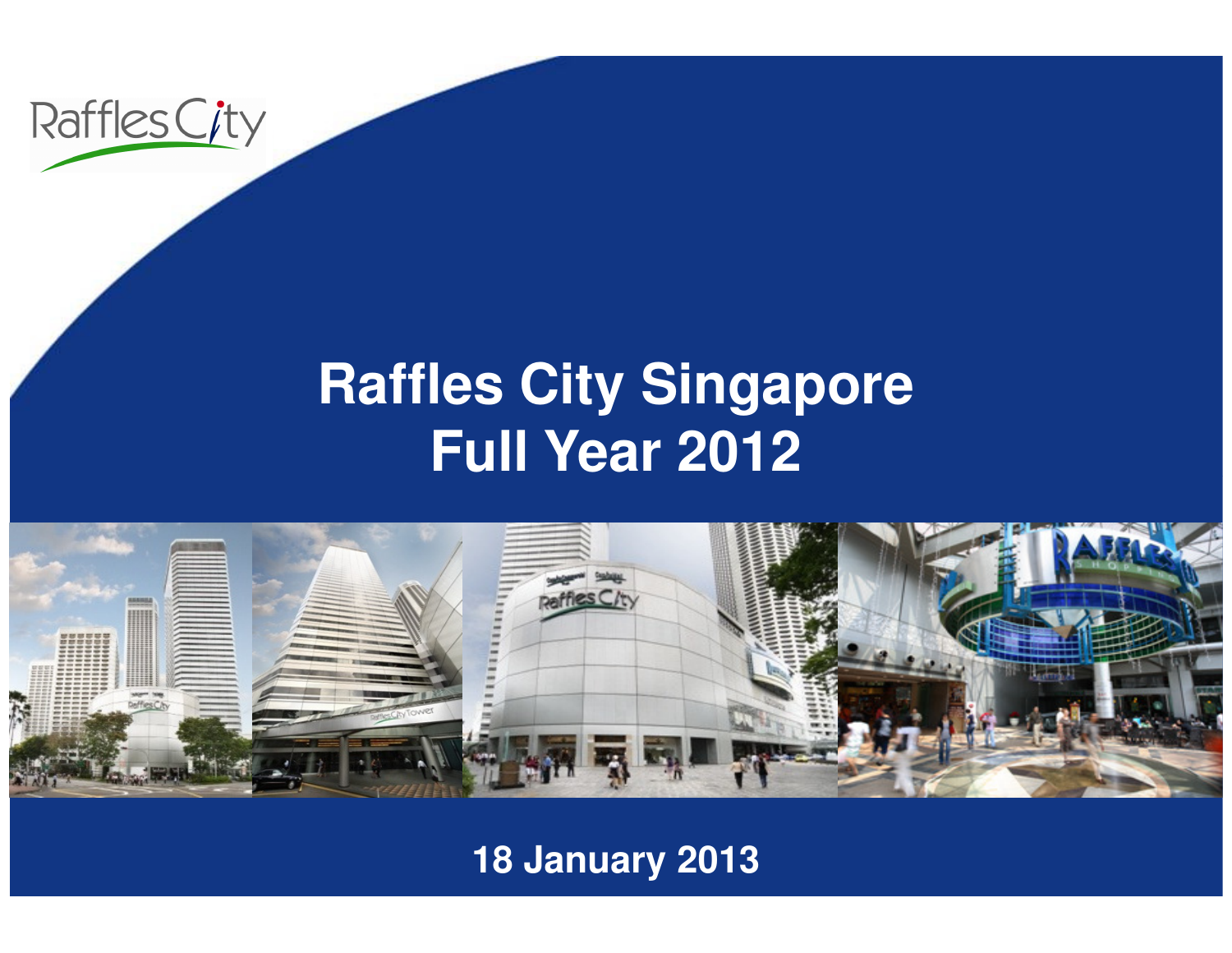## **Important Notice**

Raffles City Singapore is jointly owned by CapitaCommercial Trust (CCT) and CapitaMall Trust (CMT) through RCS Trust and jointly managed by CapitaCommercial Trust Management Limited (CCTML) and CapitaMall Trust Management Limited (CMTML). CCT has 60% interest and CMT has 40% interest in RCS Trust. This presentation shall be read in conjunction with the respective 2012 Full Year Unaudited Financial Statement Announcements **released for CCT and CMT.**

This presentation may contain forward-looking statements. These forward-looking statements involve known and unknown risks, uncertainties and other factors that may cause the actual results, performance or achievements to be materially different from any future results, performance or achievements expressed or implied by the forward-looking statements. Forward-looking statements involve inherent risks and uncertainties. A number of factors could cause the actual results or outcomes to differ materially from those expressed in any forward-looking statement. Representative examples of these factors include (without limitation) general industry and economic conditions, interest rate trends, cost of capital and capital availability, competition from other developments or companies, shifts in expected levels of<br>convincingly rate proporty raptal income, oberge out collections, oberges in eperating expenses (including occupancy rate, property rental income, charge out collections, changes in operating expenses (including employee wages, benefits and training costs), governmental and public policy changes and the continued availability of financing in the amounts and the terms necessary to support future business. You are cautioned not to place undue reliance onthese forward-looking statements, which are based on the current view of management on future events.

This presentation is for information only. No representation or warranty expressed or implied is made as to, and no reliance should be placed on, the fairness, accuracy, completeness or correctness of the information or opinions contained in this presentation. Neither CCTML or CMTML or any of their affiliates, advisers or representatives shall have any liability whatsoever (in negligence or otherwise) for any loss howsoever arising, whether directly or indirectly, from any use, reliance or distribution of this presentation or its contents or otherwise arising in connection with thispresentation.

This presentation also does not constitute an invitation or offer to acquire, purchase or subscribe for units in CCTand/or CMT.

Cap/taCommercial



Raffles City Singapore Presentation \*January 2013\* Raffles City Singapore Presentation \*January 2012\* <sup>2</sup>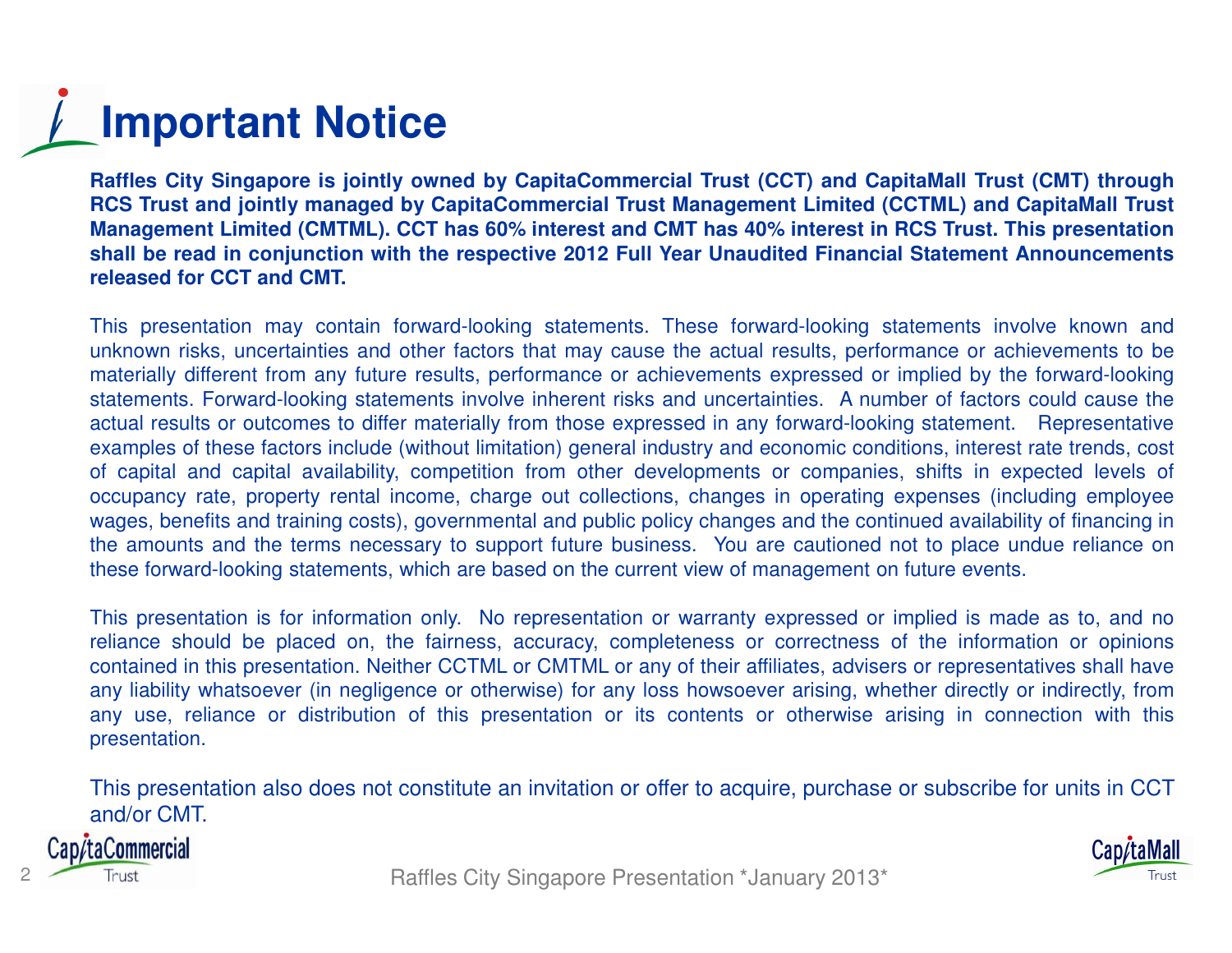#### **Performance of RCS Trust – FY 2012**

|                      | <b>CCT's 60% Interest</b> |                |                 |       | <b>RCS Trust</b><br>100%         |
|----------------------|---------------------------|----------------|-----------------|-------|----------------------------------|
|                      | <b>FY 2012</b>            | <b>FY 2011</b> | <b>Variance</b> |       | <b>FY 2012</b><br><b>S\$'000</b> |
|                      | <b>S\$'000</b>            | <b>S\$'000</b> | <b>S\$'000</b>  | $\%$  |                                  |
| <b>Gross Revenue</b> | 132,556                   | 130,126        | 2,430           | 1.9   | 220,926                          |
| - Office             | 20,663                    | 20,849         | $(186)^{(1)}$   | (0.9) | 34,439                           |
| - Retail             | 58,232                    | 56,186         | 2,046           | 3.6   | 97,053                           |
| - Hotel              | 48,976                    | 48,710         | 266             | 0.5   | 81,627                           |
| - Others             | 4,685                     | 4,381          | 304             | 6.9   | 7,807                            |

| Net Property Income | 96,789 | 95,207 | 1,582 |  | 161,314 |
|---------------------|--------|--------|-------|--|---------|
|---------------------|--------|--------|-------|--|---------|

(1) The decline in office revenue was due to lower renewed or signed rents as compared to expiring rents





Raffles City Singapore Presentation \*January 2012\* Raffles City Singapore Presentation \*January 2013\*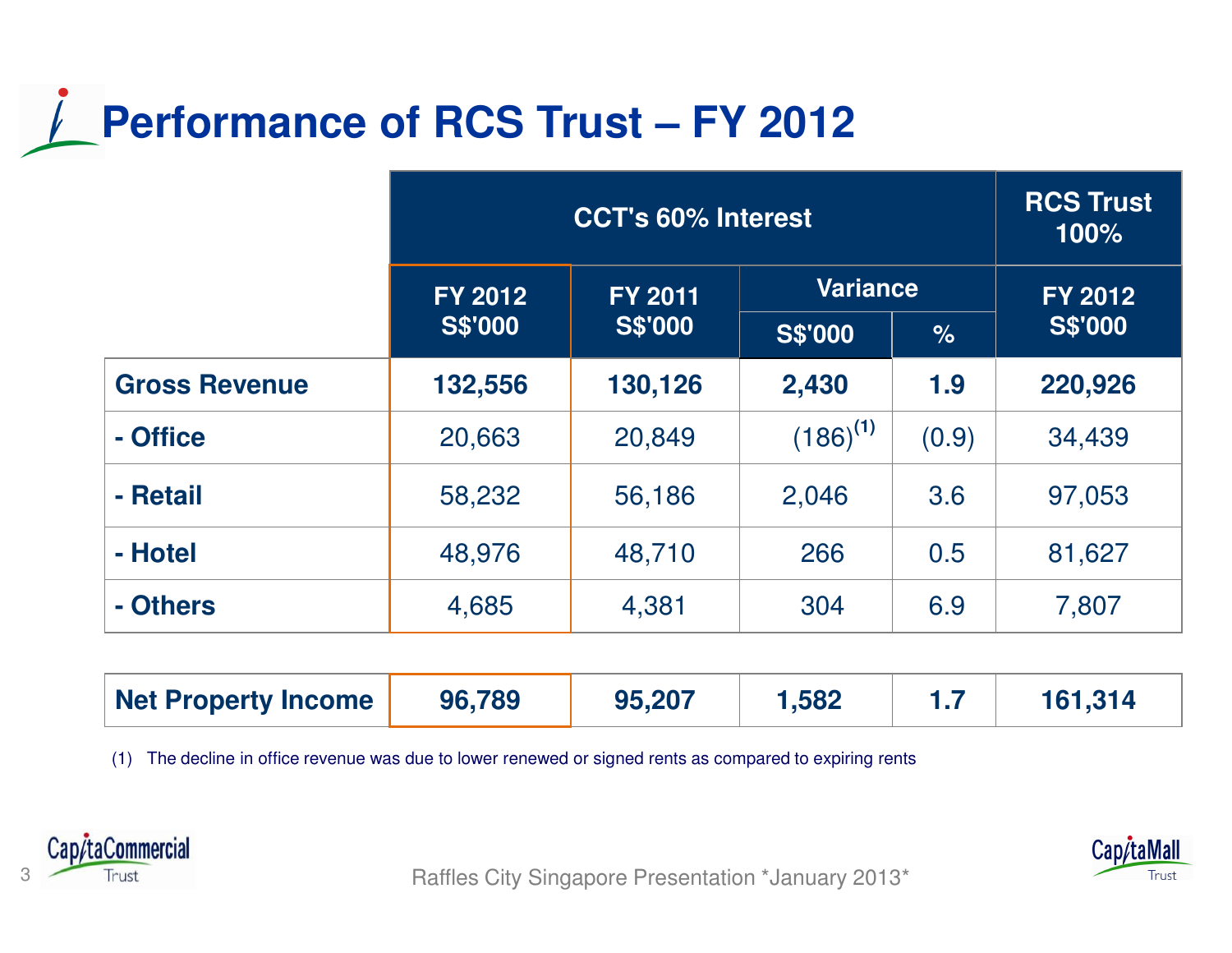### **RCS Trust – Financial Ratios**

|                         | As at 31 December 2012 |
|-------------------------|------------------------|
| Net Debt / Total Assets | 33.2%                  |

|                                               | 4Q 2012  |
|-----------------------------------------------|----------|
| Net Operating Profit / CMBS Debt Service (1)  | 5.78x    |
| Net Operating Profit / Total Debt Service (2) | 4.64 $x$ |

Notes:

(1) NOP / CMBS debt service – (Net property income less other borrowing cost and trust expenses) / (CMBS interest expense)

(2) NOP / Total debt service – (Net property income less other borrowing cost and trust expenses) / (CMBS and bank loan interest expenses)



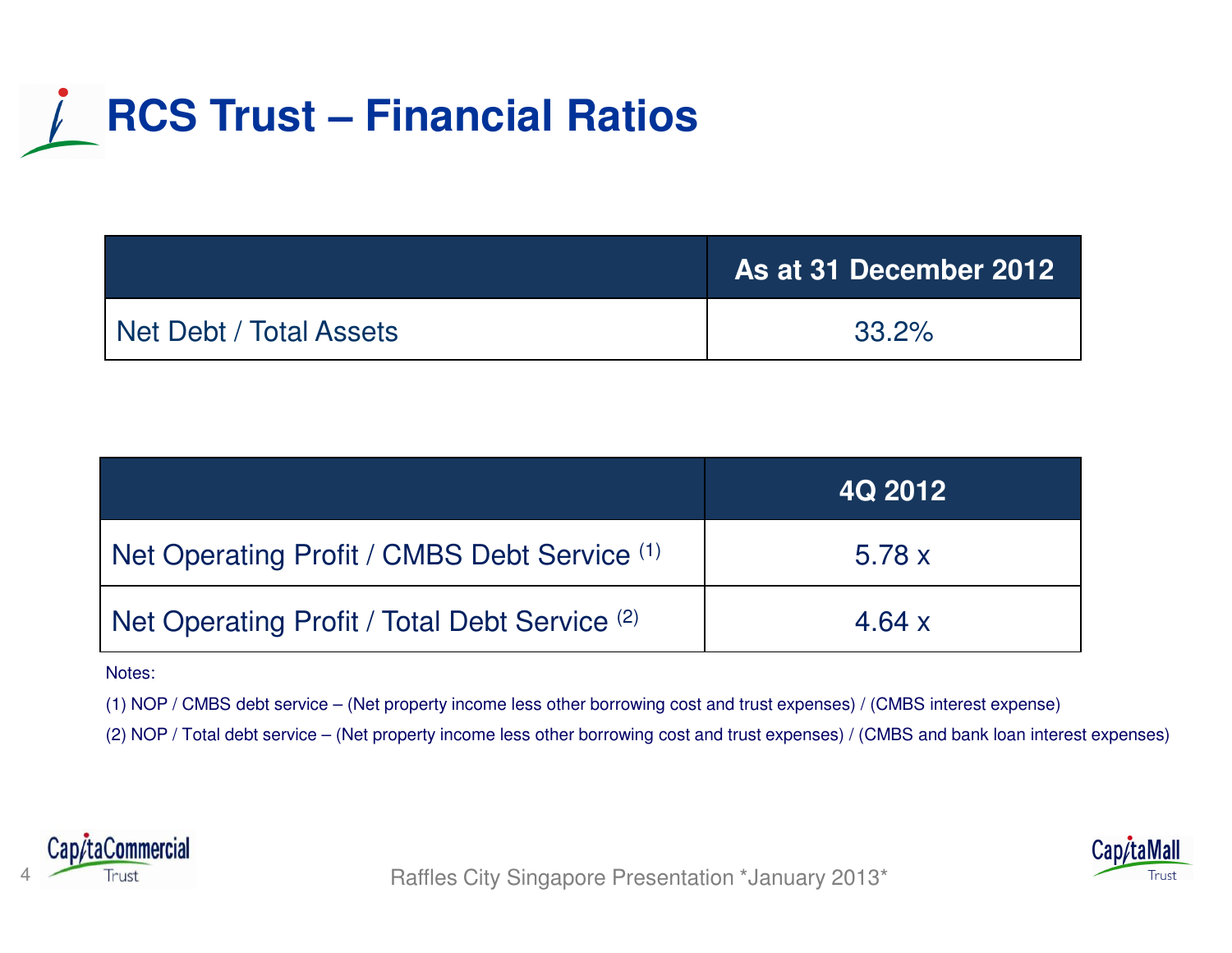### **Raffles City Singapore – Summary**

| Key Details (As at 31 December 2012) |                                                                                                                                       |  |  |
|--------------------------------------|---------------------------------------------------------------------------------------------------------------------------------------|--|--|
| <b>Gross Floor Area</b>              | 3,449,727 sq ft (or 320,490 sq m)                                                                                                     |  |  |
| <b>Net Lettable Area</b>             | Office: 380,904 sq ft (or 35,387 sq m)<br>Retail: 420,900 sq ft (or 39,103 sq m)<br>801,804 sq ft (or 74,490 sq m)<br>Total:          |  |  |
| <b>Number of Tenants</b>             | Office: 48<br>Retail: 224<br><b>Hotels &amp; Convention Centre: 1</b><br><b>Total: 273</b>                                            |  |  |
| <b>Number of Hotel Rooms</b>         | 2,030                                                                                                                                 |  |  |
| <b>Carpark Lots</b>                  | 1,045                                                                                                                                 |  |  |
| <b>Title</b>                         | Leasehold tenure of 99 years expiring 15 July 2078                                                                                    |  |  |
| Valuation (as at 31 Dec 2012)        | S\$2,902.0 million by Knight Frank Pte Ltd                                                                                            |  |  |
| <b>Committed Occupancy</b>           | Office: 100.0%<br>100.0%<br>Retail:<br>100.0%<br>Total:                                                                               |  |  |
|                                      | Green Mark (Gold) Award 2010 by Building Construction Authority                                                                       |  |  |
| <b>Awards</b>                        | National Safety & Security Award 2010 - Marina SSWG (Safety &<br>Security Watch Group) by Singapore Police Force- Individual Category |  |  |

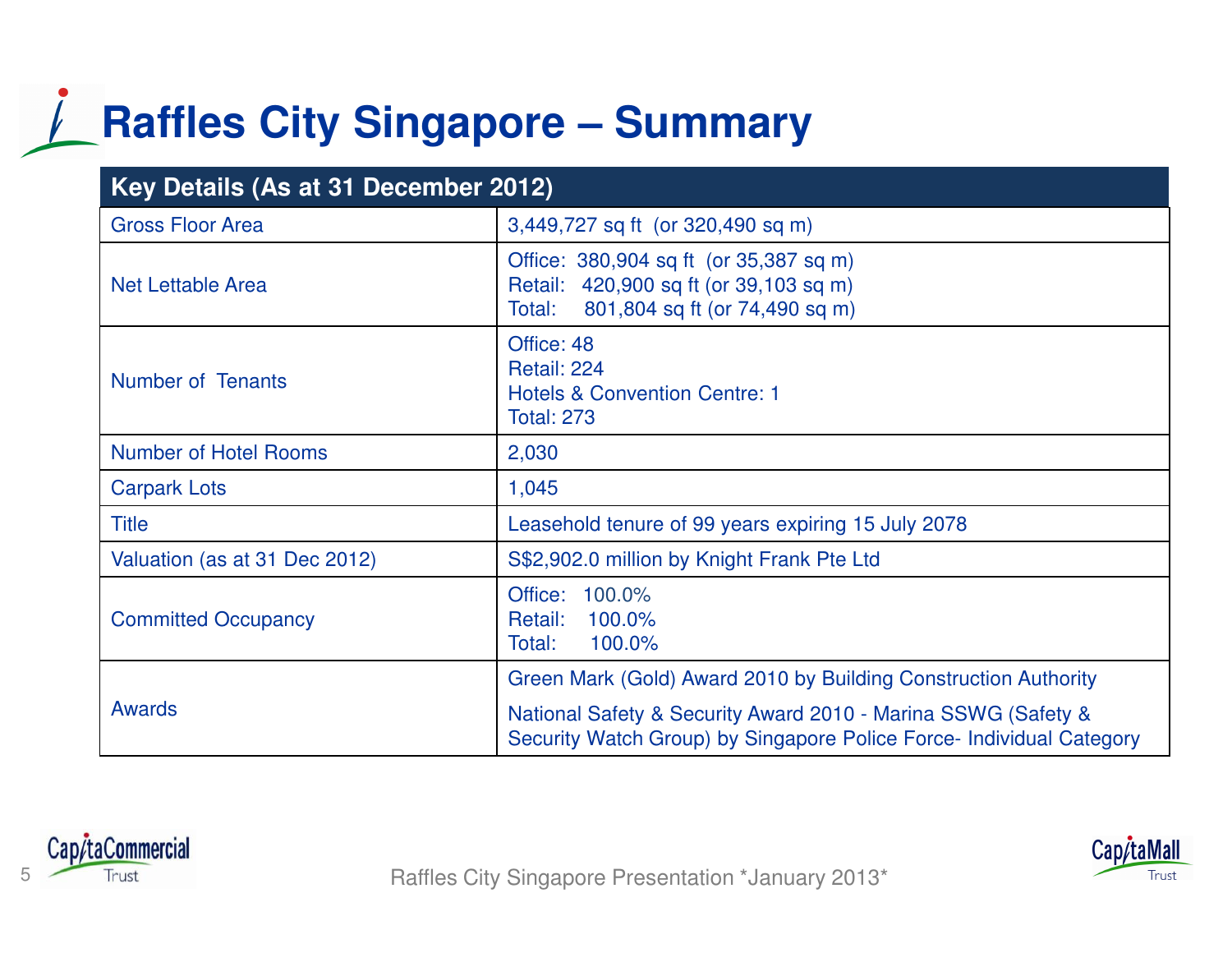### **Lease Expiry Profile – Raffles City Tower (Office)**

#### **Leases up for Renewal as a % of Gross Rental Income as at 31 December 2012**







Firust **Raffles City Singapore Presentation \*January 2013 Raffles City Singapore Presentation \*January 2013**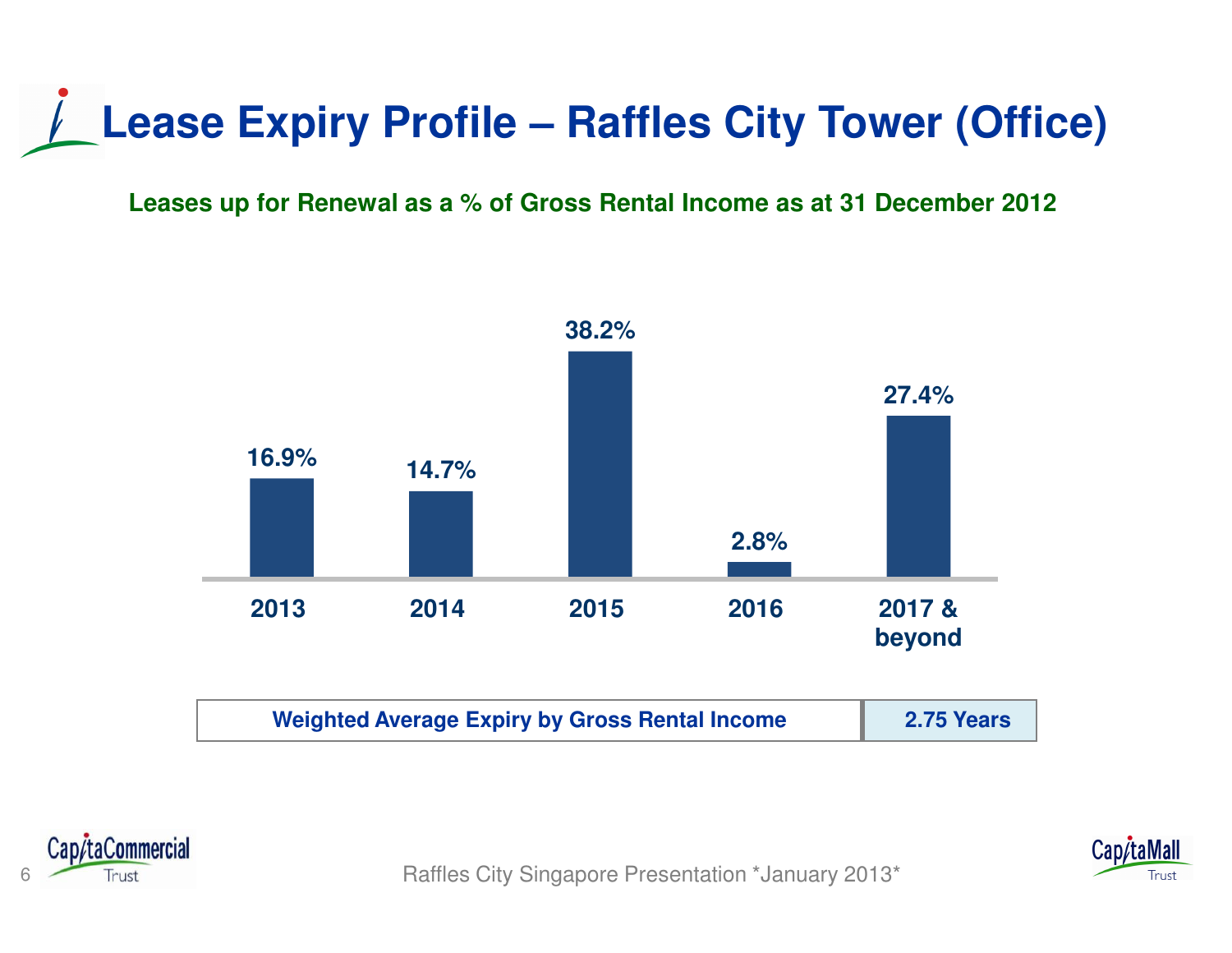#### **Lease Expiry Profile – Raffles City Shopping Centre**

#### **Leases up for Renewal as a % of Gross Rental Income as at 31 December 2012**



| <b>Weighted Average Expiry by Gross Rental Income</b> | <b>1.49 Years</b> |
|-------------------------------------------------------|-------------------|
|-------------------------------------------------------|-------------------|



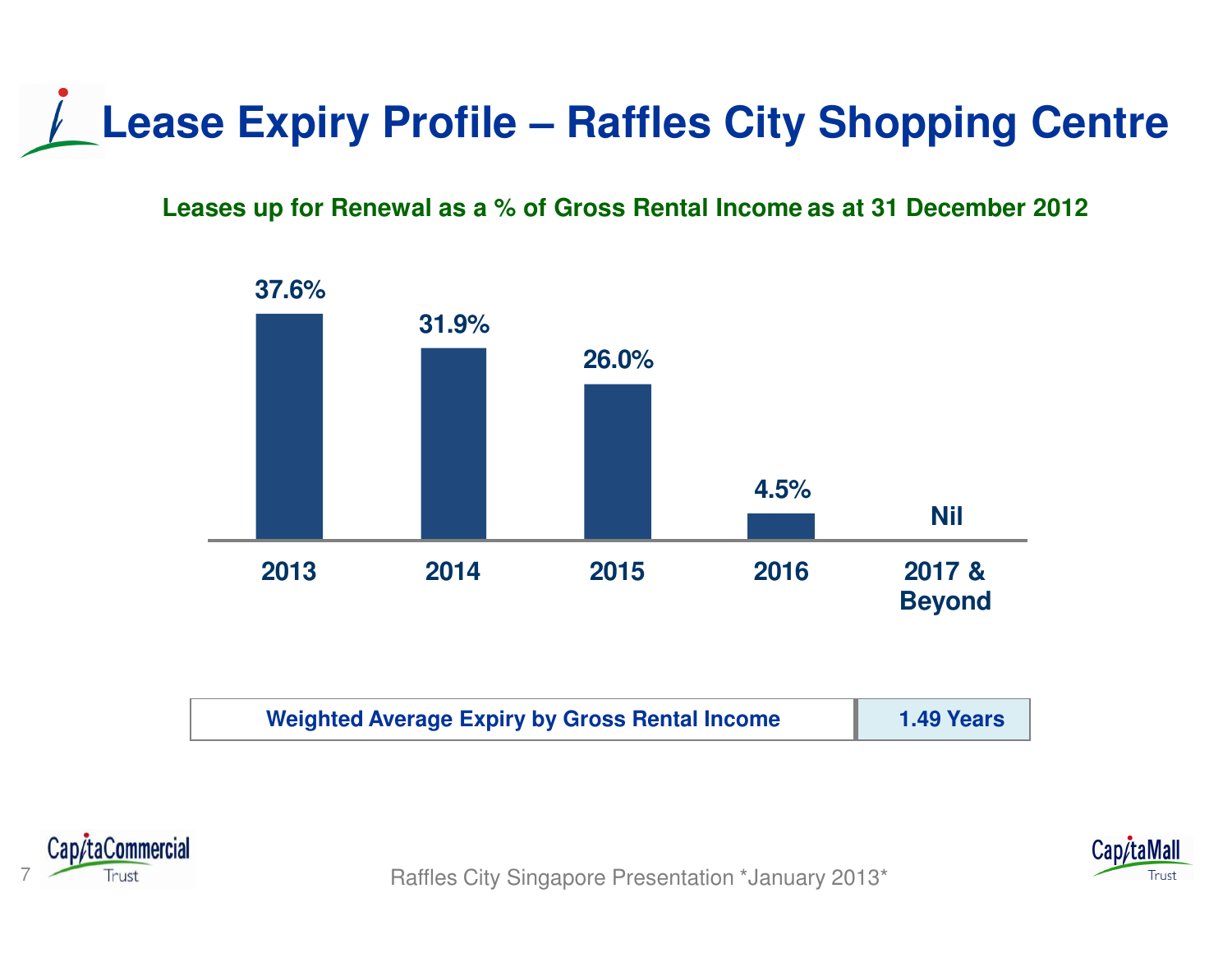## **Top 10 Tenants – Raffles City Tower (Office)**

| <b>Tenant</b>                                 | % of Gross Rental<br>$\overline{\mathsf{Income}}^{(1)}$ |
|-----------------------------------------------|---------------------------------------------------------|
| <b>Economic Development Board</b>             | 26.2%                                                   |
| <b>Accenture Pte Ltd</b>                      | 12.5%                                                   |
| <b>Philip Securities Pte Ltd</b>              | 10.7%                                                   |
| <b>Total Trading Asia Pte. Ltd.</b>           | 4.8%                                                    |
| AAPC Hotels Management Pte. Ltd.              | 3.9%                                                    |
| <b>Raffles International Limited</b>          | 3.0%                                                    |
| Delegation of the European Union to Singapore | 2.6%                                                    |
| Petro-Diamond Singapore (Pte) Ltd             | 2.3%                                                    |
| Noonday Asset Management Asia Pte Ltd         | 2.2%                                                    |
| Swiss Life Private Placement (S) Pte Ltd      | 1.7%                                                    |
| <b>Top 10 Tenants</b>                         | 69.9%                                                   |
| <b>Other Tenants</b>                          | 30.1%                                                   |
| <b>TOTAL</b>                                  | 100.0%                                                  |

(1) Based on gross rental income of existing tenants as at 31 December 2012



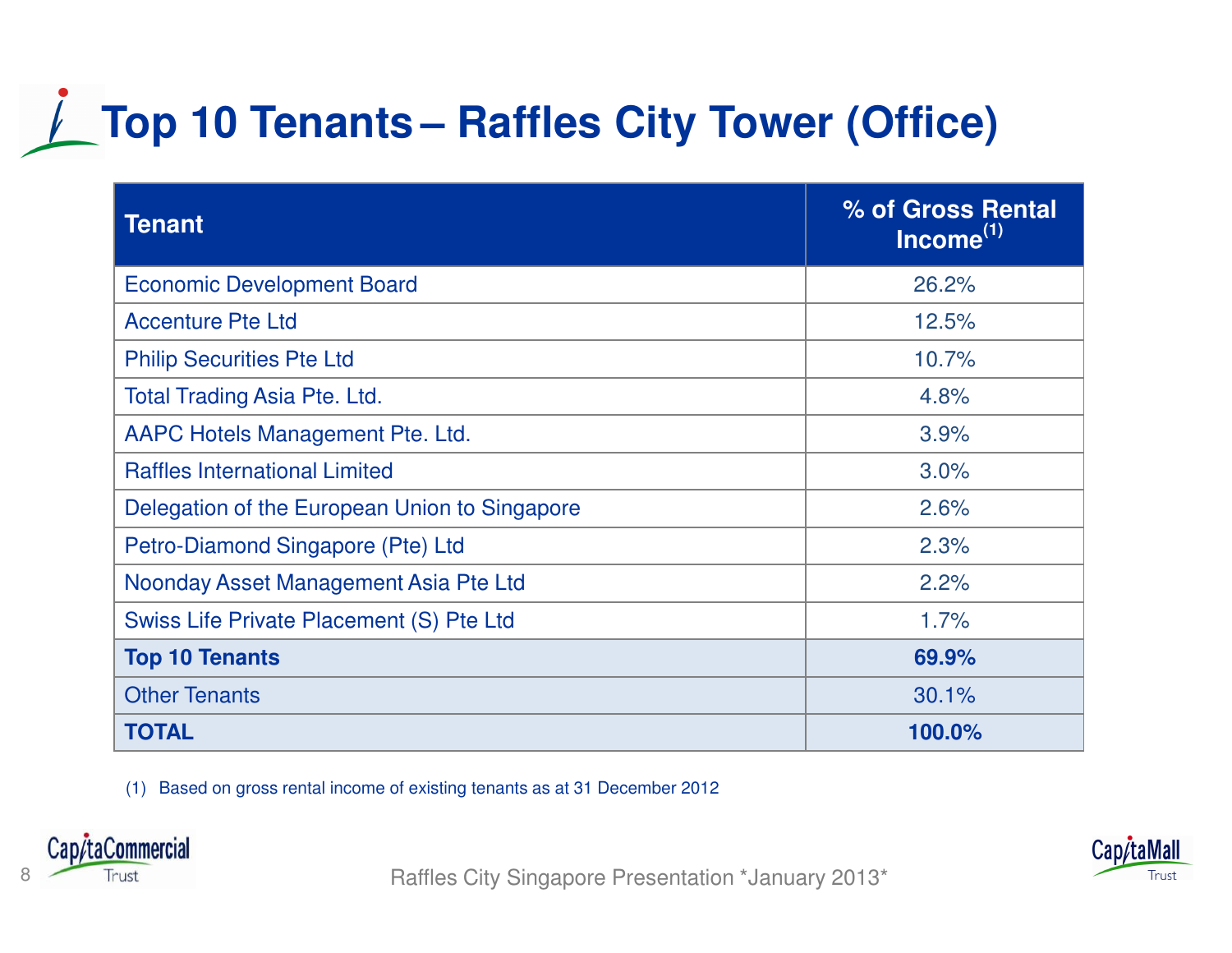## **Top 10 Tenants – Raffles City Shopping Centre**

| <b>Tenant</b>                           | % of Gross Rental<br>$Income(1)$ |
|-----------------------------------------|----------------------------------|
| Robinson & Co. (Singapore) Pte Ltd      | 13.7%                            |
| Wing Tai Clothing Pte Ltd               | 4.1%                             |
| Jay Gee Enterprises (Pte.) Ltd.         | 3.1%                             |
| Cold Storage Singapore (1983) Pte Ltd   | 2.7%                             |
| <b>Food Junction Management Pte Ltd</b> | 2.5%                             |
| <b>Esprit Retail Pte Ltd</b>            | 2.4%                             |
| TES 07 Pte. Ltd.                        | 2.4%                             |
| <b>Cortina Watch Pte Ltd</b>            | 2.2%                             |
| <b>DBS Bank Ltd.</b>                    | 1.8%                             |
| <b>Dickson Stores Pte Ltd</b>           | 1.7%                             |
| <b>Top 10 Tenants</b>                   | 36.6%                            |
| <b>Other Tenants</b>                    | 63.4%                            |
| <b>TOTAL</b>                            | 100.0%                           |

(1) Based on gross rental income for the month of December 2012.



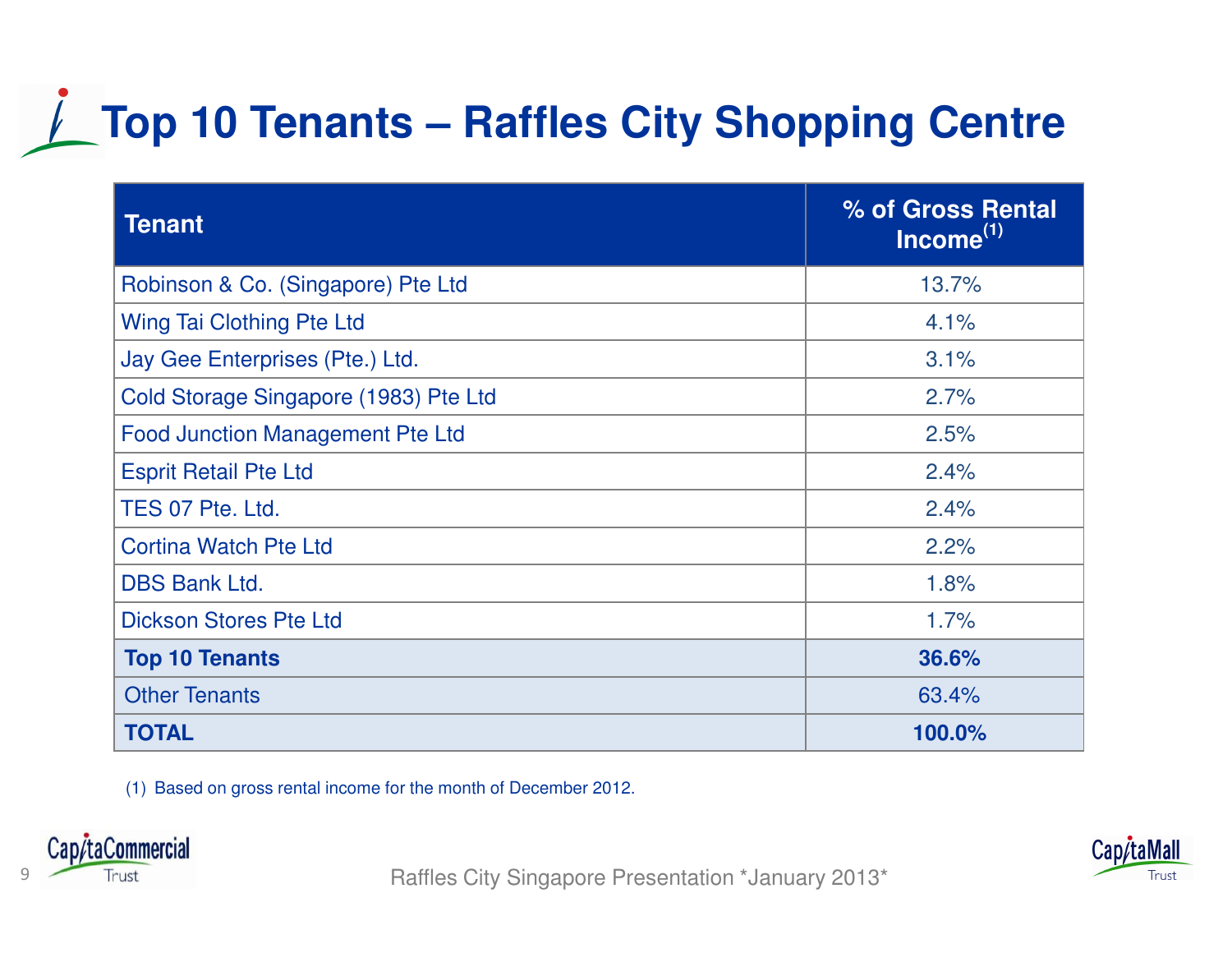

#### **Tenant Business Sector Analysis as at 31 December 2012 Based on Monthly Gross Rental Income**







Trust Trust Trust City Singapore Presentation \*January 2013\*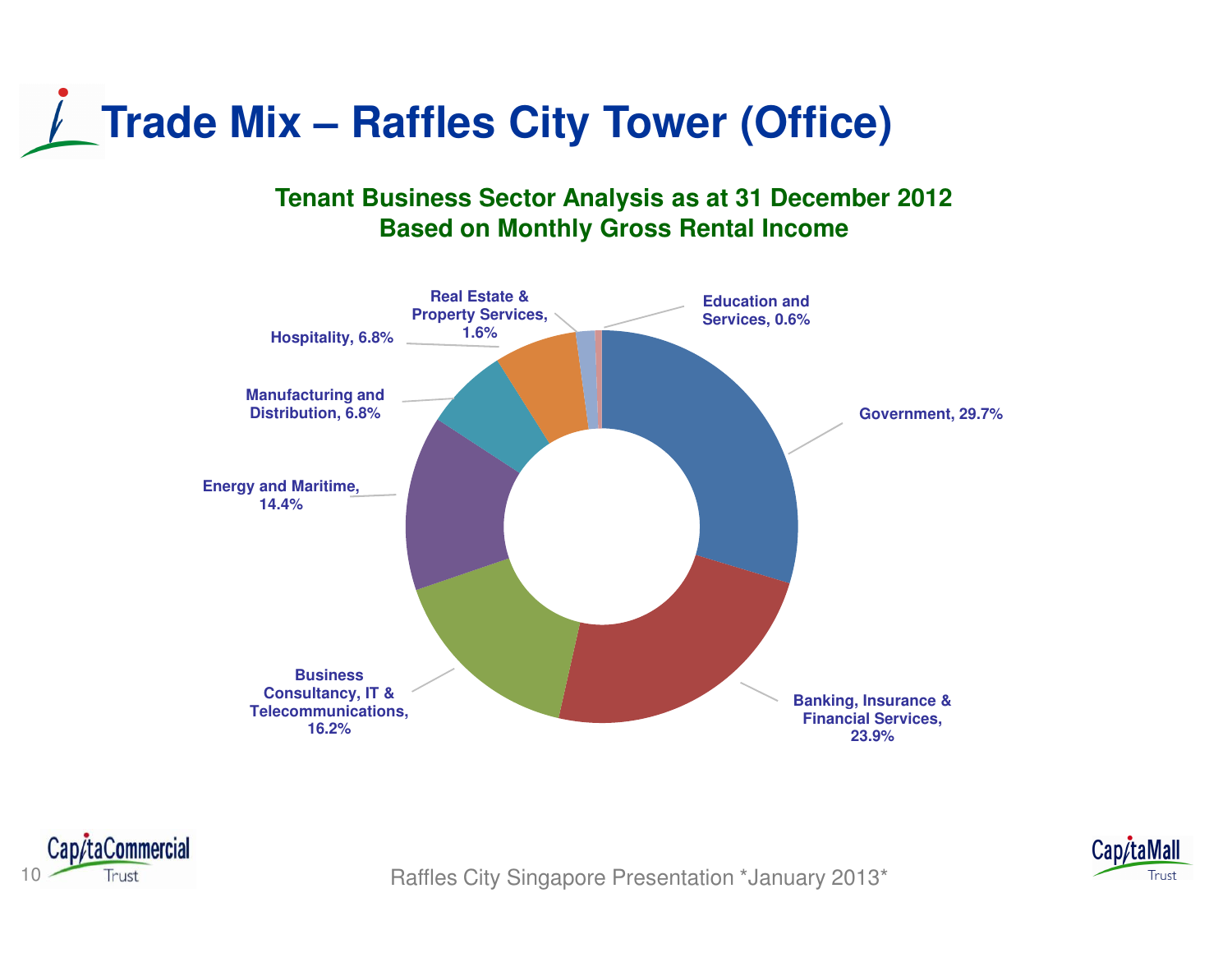#### **Trade Mix – Raffles City Shopping Centre**

**Tenant Business Sector Analysis by Gross Rental Income for the Month of December 2012**



(1) Others include Books & Stationery, Sporting Goods & Apparel, Electrical & Electronics, Houseware & Furnishings, Art Gallery, Music & Video, Toys & Hobbies and Information Technology.